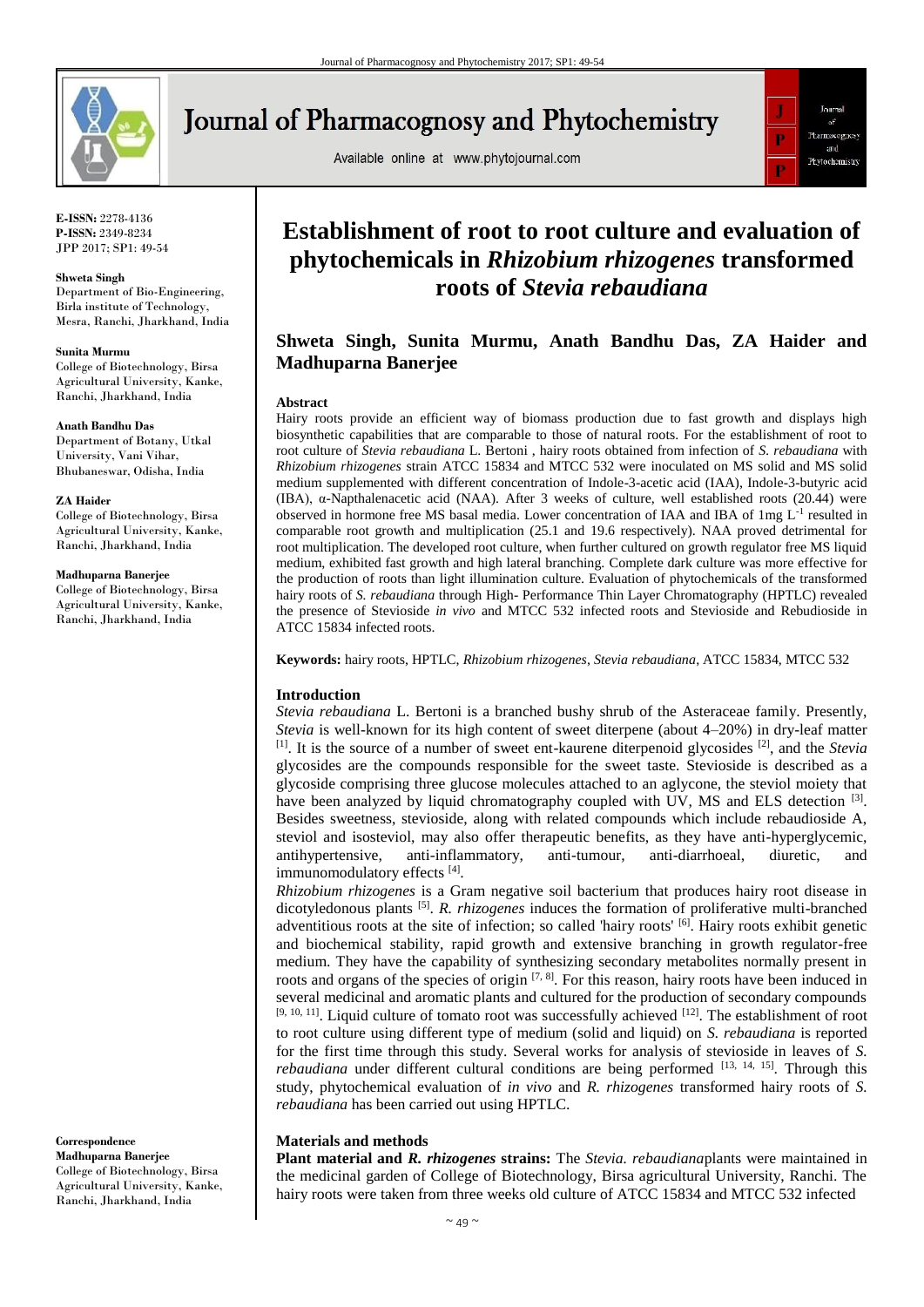*S. rebaudiana* explants, previously co-cultured for 48 h and 3 h respectively.

**Root to Root culture:** For root to root culture establishment transformed hairy roots of *stevia rebaudiana* L. Bertoniwere inoculated in different culture media. Full strength MS basal medium alone and half strength MS medium supplemented with different concentrations of auxins namely Indole-3-acetic acid (IAA), α-Naphthalene acetic acid (NAA), Indole-3 butyric acid (IBA) were prepared and 8 gm l<sup>-1</sup> agar was used as gelling agent. The pH of all media were adjusted between 5.7 - 5.8 and were autoclaved at 121˚C for 15 minutes for sterilization. All cultures were maintained at 25±2˚C temperature with a photoperiod regime of 16 h light (at 3000 lux approx.) and 8 h of dark period and in completely dark conditions.

**Preparation of root extract:** Air dried roots (5.0 mg) were powdered thoroughly and extracted with HPLC grade methanol (5 ml) for overnight, filtered using 0.45µm nylon filter and used for phytochemical analysis using HPTLC.

**Preparation of standard solutions:** Same amount of solutions of Stevioside, and Rebaudioside-A (Standard procured from Sigma) was prepared with methanol and used as test solutions for HPTLC analysis.

**HPTLC analysis:** Pre coated silica gel 60 F254 (10 cm  $\times$  10 cm) plate of uniform thickness (0.2 mm) were used for spotting. Spotting was done with Camag Automatic TLC Sampler (Linomat 5) spotter that applied spots through contact transfer (8 μl) as bands using the spray-on technique. The sampler was connected with argon gas and operated with win CATS workstation software. Distance from bottom of plate-10 mm, from side 10 mm, distance between 2 tracks was 5 mm and each trackwas 6.5mm. Chromatogram was developed in twin trough chamber previously saturated with the mobile phase: ethyl acetate: methanol: water (75:15:10  $v/v/v$ ). Between the components of the developing solvent and its vapour, equilibrium was established. Mobile phase allowed to run up to adistance of 9 cm from base. Plate was removed, air dried for 15 min. TLC plate was scanned with CAMAG TLC scanner 4 under UV at 254nm with thehelp of Win Cats software. All the data was automatically plotted in 2D and 3D graphical mode as well as tabular form per lane basis. The software collected and evaluated all data and generated analysis reports.

### **Results and discussion**

**Establishment of root to root culture:** In the present study well established roots were produced from transformed root of *Steviarebaudiana* L. Bertoni on MS solid medium without auxin within 3weeks. Almost all of the adventitious roots showed vigorous growth and abundant lateral branchingon hormone-free media. They also formed a callus in phytohormone-free medium which was appeared after 3-4 weeks in *Stevia rebaudiana*. It is also worth a note that transformed roots grew well in a hormone-free medium, because transformed roots contained genes on the T-DNA caused both root formation and definite growth of the roots on phytohormonefree medium [6]. In this study the best adventitious root growth of *Stevia rebaudiana*was observed in MS media without hormone (Table 1& 2, Fig. 1& 2) (Figure 3 & 4). The mean frequency percentage of root to root culture was found best with  $62.51 \pm 0.76$  percent (Table 1) and mean number of root was 20.40±0.68 (Table 2)in harmone free

basal media within 3 weeks (figure 4).

**Effect of exogenous auxin on root production:** Hairy roots were grown in half strength MS solid medium supplements with various concentrations of different auxins IAA (2.0mg/l and 1mg/l), IBA (2.0mg/l and 1.0mg/l) and NAA (1.0mg/l and 0.5mg/l). Results revealed that the response of root culture production was better in medium supplemented with IAA and IBA. Root culture in MS medium supplemented with IAA (1mg/l) and IBA (1mg/l) showed rapid induction of roots and higher growth rate. Whereas, NAA showed lower growth proliferation (Table 1& 2, Fig. 1& 2). The root initiated in medium containing different auxins, showed low growth and occasional callusing. In general, high level of auxin promoted the production of adventitious roots, although the auxin inhibited the elongation of roots  $[16]$ . On contrary, in the present study, IAA and IBA were found effective for the production of roots and NAA strongly inhibited the growth of roots. Maximum growth of roots was noticed at the 3th week of culture and later the growth was slowly declined. Roots turned light brown, flaccid and brittle. For regular maintenance of root culture, it was found that root tips of 3week old culture were the best inoculum.

**HPTLC analysis of root extract:** Methanol extracts of roots from *in vivo* grown plants, roots induced by *R. rhizogenes* strain 532 and strain 15834 were evaluated for the phytochemicals, against standards of *Stevia.*HPTLC is an inexpensive method for separation, qualitative identification, or semi-quantitative analysis of samples. The use of TLC/HPTLC has expanded considerably due to the development of gradient TLC methods, improved stationary and mobile phase TLC methods, improved stationary and mobile phase selection and as new methods of quantitation methods <sup>[17, 18]</sup>. One mg/ml concentration of standard solution of Stevioside, Stevioland Rebaudioside-A was applied on HPTLC plates along with methanolic extract of roots of *in vivo* grown plants, roots induced by *R. rhizogenes* strain 532 and 15834 in same concentration. The HPTLC plates were developed in a suitable solvent system and dried in air and scanned densitometrically at 254 nm. The method was validated in terms of precision and accuracy. The peak areas were recorded and relationship between the concentration and peak response was found to be linear within the range of used concentration for standard marker compound.

HPTLC chromatograms for the methanolic extracts of roots of *S. rebaudiana* from *in vivo* grown plants, transformed roots through *R. rhizogenes* strain 532 and 15834 along with standards Stevioside, Steviol and Rebaudioside A were visualized at 254 nm (Fig. 5).The structure of the three standards are illustrated (fig. 6) which displays the structure of steviol as a part of stevioside. LC-MS analysis of extracts from *S. rebaudiana*leaves have shown that stevioside bears a fragment peak which might be a molecule of steviol and rebaudioside also fragmented into steviol [19]. In the present study, the peak areas in HPTLC chromatogram reveals that the root extract from MTCC 532 infected hairy roots bear steviol (10.2%) and stevioside (8.56%) much more then invivo root extract (6.32% and 6.09% respectively) and is comparable to those present in the standards (13.64 % and 7.48% respectively). In ATCC 15834 infected hairy root extract much larger amount of stevioside (10.21%) was observed. In this hairy roots, rebaudioside (1.37%) comparable to the standard rebaudioside (1.08%) was present (Table 3).Overall study revealed the presence of all the standards in the root extracts. Hairy roots from *R. rhizogenes*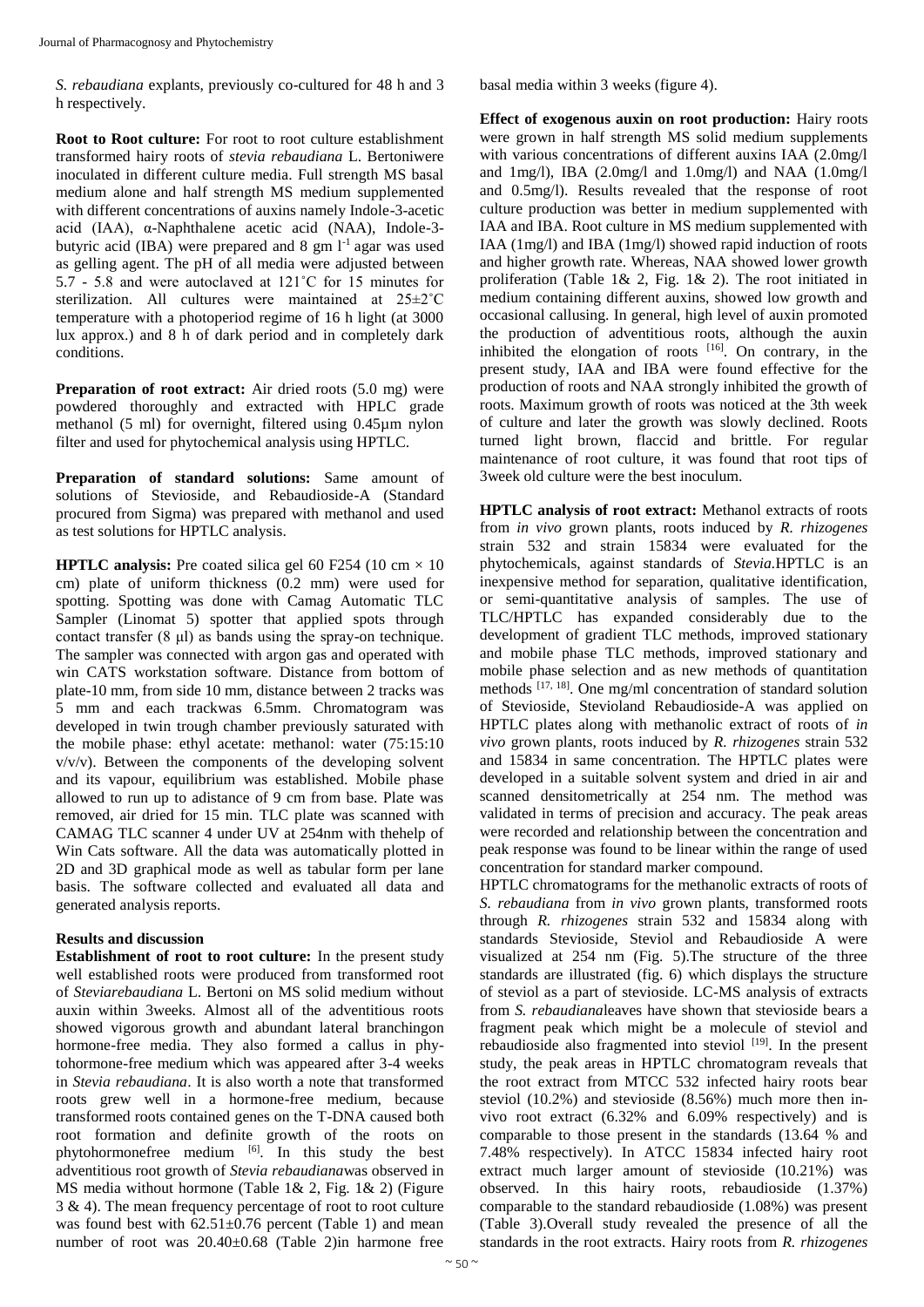ATCC 15834 infections were high in stevioside and rebaudioside where as those from *R. rhizogenes* MTCC 532 were high in steviol.

**Table 1:** Frequency percentages of root to root culture of *S. rebaudiana* on MS solid with and without Auxin.

| Percentage of cultures responded                                                                    |                  |                  |                  |  |  |  |  |
|-----------------------------------------------------------------------------------------------------|------------------|------------------|------------------|--|--|--|--|
| <b>Medium</b>                                                                                       | 7 Days           | 14 Days          | 21 Days          |  |  |  |  |
| MS Basal                                                                                            | $11.52 \pm 0.22$ | $54.16 \pm 1.17$ | $62.51 \pm 0.76$ |  |  |  |  |
| $MS$ Basal+ IBA $(2mg/l)$                                                                           | $5.53 \pm 0.30$  | $33.33 \pm 0.23$ | $37.50 \pm 0.33$ |  |  |  |  |
| $MS$ Basal+ IBA $(1mg/l)$                                                                           | $6.80 \pm 0.58$  | $37.52 \pm 0.76$ | $45.80 \pm 0.44$ |  |  |  |  |
| $MS$ Basal+ $IAA(2mg/l)$                                                                            | $5.54 \pm 0.76$  | $45.83 \pm 1.59$ | $54.16 \pm 1.17$ |  |  |  |  |
| $MS$ Basal+ $IAA(1mg/l)$                                                                            | $7.94 \pm 0.39$  | $50.12 \pm 0.57$ | $58.83 \pm 0.54$ |  |  |  |  |
| $MS$ Basal+ NAA $(1mg/l)$                                                                           | $8.33 \pm 0.44$  | $15.66 \pm 0.44$ | $20.83 \pm 0.88$ |  |  |  |  |
| $MS$ Basal +NAA $(.5$ mg/l)                                                                         | $14.10 \pm 0.41$ | $19.60 \pm 0.53$ | $25.00 \pm 0.76$ |  |  |  |  |
| *Each value represents the mean $\pm$ standard error (S.E.) of three replicates per each treatment. |                  |                  |                  |  |  |  |  |

**Table 2:** Mean number of roots (*S. rebaudiana*) per culture on MS solid with and without Auxin.

| Mean number of root per culture    |                  |                  |                  |  |  |  |  |
|------------------------------------|------------------|------------------|------------------|--|--|--|--|
| <b>Medium</b>                      | 7 Days           | 14 Days          | 21 Days          |  |  |  |  |
| <b>MS</b> Basal                    | $11.80 \pm 0.38$ | $15.40 \pm 0.51$ | $20.40 \pm 0.68$ |  |  |  |  |
| MS Basal+ IBA(2mg/l)               | $8.80 \pm 0.37$  | $10.81 \pm 0.58$ | $12.80 \pm 0.73$ |  |  |  |  |
| $MS$ Basal+ IBA $(1mg/l)$          | $10.40 \pm 0.54$ | $14.40 \pm 0.54$ | $19.60 \pm 0.55$ |  |  |  |  |
| MS Basal+ IAA(2mg/l)               | $9.80 \pm 0.47$  | $13.20 \pm 0.58$ | $14.60 \pm 0.42$ |  |  |  |  |
| MS Basal+ IAA(1mg/l)               | $13.80 \pm 0.44$ | $17.50 \pm 0.45$ | $25.10 \pm 0.68$ |  |  |  |  |
| MS Basal+ NAA(1mg/l)               | $3.80 \pm 0.41$  | $5.20 \pm 0.21$  | $7.40 \pm 0.68$  |  |  |  |  |
| $MS$ Basal +NAA $(.5$ mg $/$ l $)$ | $4.60 \pm 0.51$  | $8.30 \pm 0.42$  | $12.50 \pm 0.55$ |  |  |  |  |

\*Each value represents the mean  $\pm$  standard error (S.E.) of three replicates per each treatment

**Table 3:** HPTLC results evaluating Stevioside, Steviol and Rebaudioside-A with Rf values, height and area for standards and different root extracts of at 254 nm.

| <b>Track</b>                  | Peak           | Rf   | Height | Area    | % Area | <b>Assigned Substance</b> |
|-------------------------------|----------------|------|--------|---------|--------|---------------------------|
| Stevioside (Standard)         | 1              | 0.08 | 222.8  | 13512.6 | 86.09  | <b>Solvent Peak</b>       |
|                               | $\overline{c}$ | 0.31 | 33.7   | 1008.7  | 6.43   | Steviol                   |
|                               | 3              | 0.38 | 33     | 1174    | 7.48   | Stevioside                |
| Steviol (Standard)            | 1              | 0.07 | 236.8  | 12818   | 86.35  | <b>Solvent Peak</b>       |
|                               | $\overline{c}$ | 0.29 | 26.3   | 762.2   | 5.13   | Steviol                   |
|                               | 3              | 0.38 | 28.6   | 872.4   | 5.88   | Steviol                   |
|                               | $\overline{4}$ | 0.46 | 16     | 391.1   | 2.63   | Steviol                   |
| Rebaudioside-A (Standard)     | 1              | 0.08 | 264.3  | 14462.7 | 89.1   | <b>Solvent Peak</b>       |
|                               | $\overline{2}$ | 0.3  | 26.5   | 755.2   | 4.65   | Steviol                   |
|                               | 3              | 0.34 | 26.7   | 838.6   | 5.17   | Steviol                   |
|                               | $\overline{4}$ | 0.75 | 15.6   | 176     | 1.08   | Rebaudioside A            |
| Root extract <i>(in vivo)</i> | 1              | 0.08 | 326    | 17388.3 | 87.59  | <b>Solvent Peak</b>       |
|                               | $\overline{2}$ | 0.29 | 28.7   | 1255.5  | 6.32   | Steviol                   |
|                               | 3              | 0.38 | 29.7   | 1209    | 6.09   | Stevioside                |
| Root extract (532)            | 1              | 0.08 | 248.9  | 14277.5 | 81.09  | <b>Solvent Peak</b>       |
|                               | $\overline{2}$ | 0.23 | 29.8   | 878     | 4.99   | Steviol                   |
|                               | 3              | 0.3  | 28.9   | 943.5   | 5.36   | Steviol                   |
|                               | $\overline{4}$ | 0.38 | 32.6   | 1507.3  | 8.56   | Stevioside                |
| Root extract (15834)          | 1              | 0.07 | 216.6  | 12418.9 | 88.42  | <b>Solvent Peak</b>       |
|                               | $\overline{2}$ | 0.4  | 31.9   | 1434    | 10.21  | Stevioside                |
|                               | 3              | 0.79 | 17.7   | 192.1   | 1.37   | Rebaudioside-A            |



**Fig 1:** Graphical representation of effect of different culture media on frequency percentage of root to root culture of *S. rebaudiana.*



**Fig 2:** Graphical representation of the effect of different media on number of roots per culture in *S. rebaudiana* hairy roots.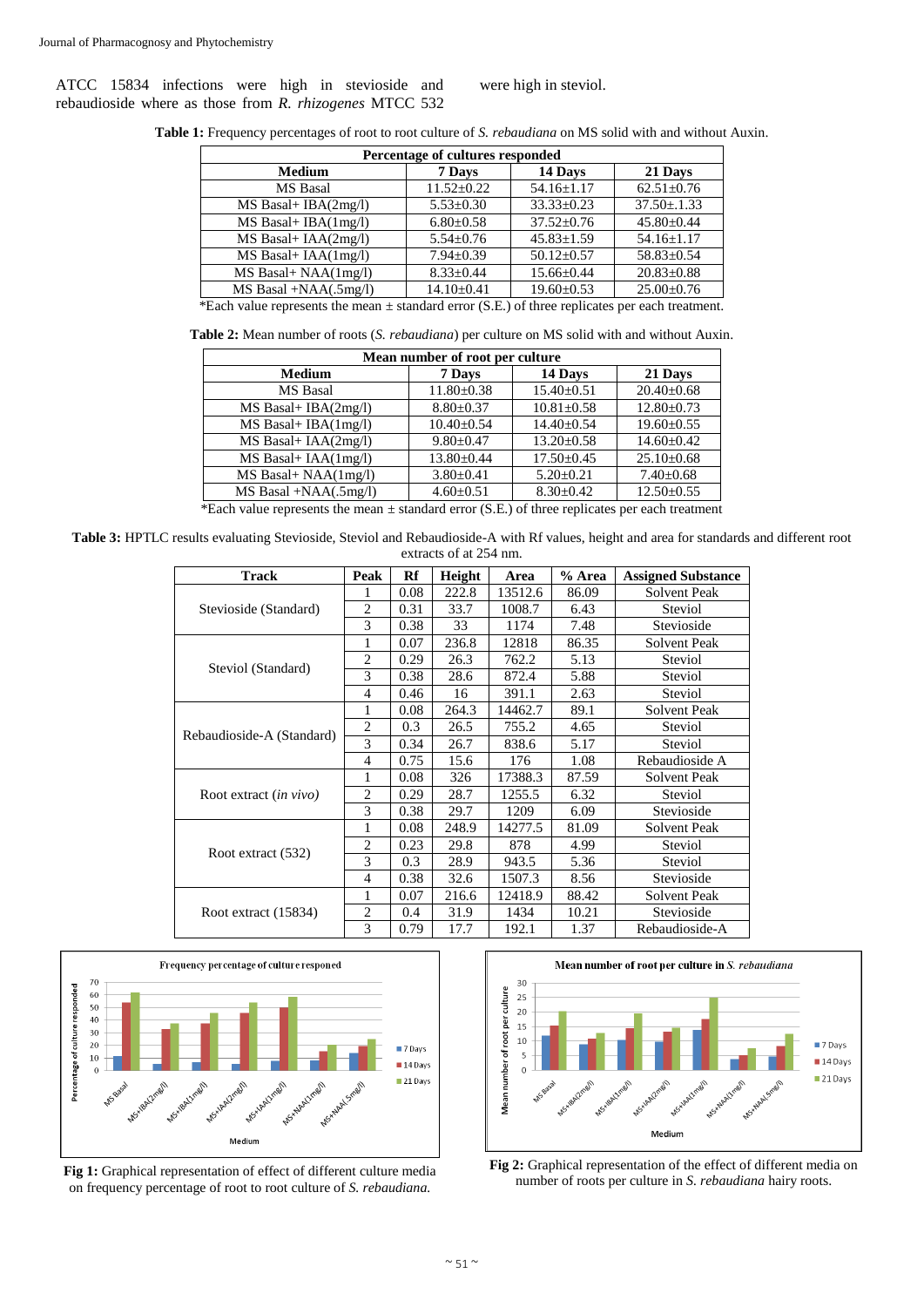

**Fig 3:** Initiation and establishment of root to root culture from transformed root of *Stevia rebaudiana* in MS solid medium within 3 weeks. **3A:** *R. rhizogenes*ATCC 15834 induced hairy roots, **3B:** *R. rhizogenes*MTCC 532 induced hairy roots in *S. rebaudiana*



**Fig 4:** Initiation and establishment of root to root culture from transformed root of *Stevia rebaudiana* in MS liquid medium within 3 weeks.



**Fig 5A:** Chromatogram of standard Stevioside **Fig 5B:** Chromatogram of *in vivo* root 1mg/ml, application volume- 8 µlextract 1mg/ml, application volume -8 µl



**Fig 5C:** Chromatogram of transformed root (532) **Fig 5D:** Chromatogram of transformed extract 1mg/ml, application volume -8 µl (15834) extract 1mg/ml, application volume-8μl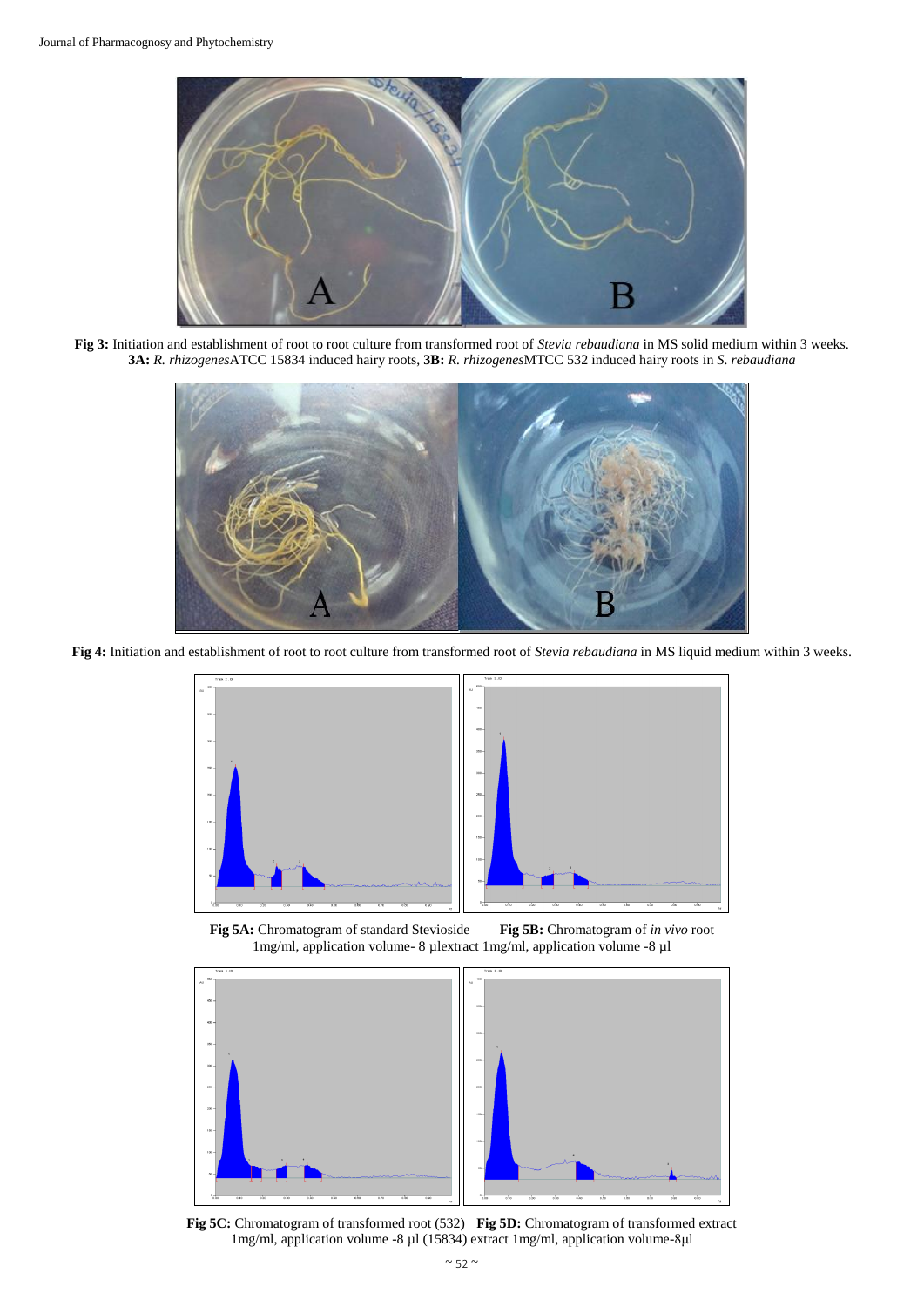

**Fig 5E:** Chromatogram of standard Steviol **Fig 5F:** Chromatogram of standard 1mg/ml, application volume - 8µlRebaudioside A 1mg/ml, application volume 8 µl **Fig 5:** HPTLC chromatogram of Standards, the untransformed and transformed roots



**Fig 6:** Structural formula of the standards of *S. rebaudiana*

### **Conclusion**

Root to root culture from transformed root of *Steviarebaudiana* L. Bertoni (with hairy roots induction by*Rhizobium rhizogenes*ATCC 15834 and MTCC 532) were tested on different media. The mean frequency percentage of root to root culture was found best on  $62.51\pm0.76$  and mean number of root was 20.40±0.68 in MS basal media within 3 weeks. In our result, it was also observed that developed root culture exhibited fast growth and high lateral branching on growth regulator free MS liquid medium. In the present study, thephytochemical compound present in the root extractsof *S. rebaudiana* induced by *R. rhizogenes* strain 532 and 15834were evaluated through HPTLC for the presence of Stevioside, Steviol and Rebaudioside A where ATCC 15834 induced hairy roots were rich in Stevioside and Rebaudioside A while those induced with MTCC 532 were rich in steviol.

**Conflict of Interest:** There is no conflict of interest between the authors.

### **References**

- 1. Ghanta S, Banerjee A, Poddar A, Chattopadhyay S. Oxidative DNA damage preventive activity and antioxidant potential of Stevia rebaudiana (Bertoni) Bertoni, a natural sweetener. Journal of Agricultural Food Chemistry. 2007; 55:10962-10967.
- 2. Prakash I, Dubois G, Clos J, Wilkens K, Fosdick L. Development of rebiana, a natural, non-caloric sweetener. Food and Chemical Toxicology, 2008; 46:75-S82.
- 3. Cacciola F, Delmontea P, Jaworska K, Dugo P, Mondello L, Rader J. Employing ultrahigh pressure liquid chromatography as the second dimension in a comprehensive two-dimensional system for analysis of Stevia rebaudiana extracts. Journal of Chromatography A, 2011; 1218:2012-2018.
- 4. Chatsudthipong V, Muanprasat C. Stevioside and related compounds: Therapeutic benefits beyond sweetness. Pharmacology & Therapeutics, 2009; 121:41-54.
- 5. Young JM, Kuykendall LD, Romero ME, Kerr A, Sawada H. A revision of Rhizobium, with an emended description of the genus, and the inclusion of all species of Agrobacterium. International Journal of Systematic and Evolutionary Microbiology. 2001; 51:89-103.
- 6. Chilton MD, Tepfer D, Petit A, David C, Casse DFT. Agrobacterium rhizogenes insert T-DNA into the genome of the host plant cells. Nature, 1982; 295:432-434.
- 7. Giri A, Narasu ML. Transgenic hairy roots: recent trends and applications. Biotechnol. Adv. 2000; 18:1-22.
- 8. Hu ZB, Du M. Hairy root and its application in plant genetic engineering. Journal of Integrative Plant Biology. 2006; 48:121-127.
- 9. Zhou LG, Wu YJ. Development and application of medicinal plant tissue cultures for production of drugs and herbal medicinal in China. Nat. Prod. Rep. 2006; 23:789-810.
- 10. Srivastava S, Srivastava AK. Hairy root culture for massproduction of high-value secondary metabolites. Critical Reviews in Biotechnology. 2007; 27:29-43.
- 11. Piątczak E, Kuźma Ł, Wysokińska H. The influence of methyl jasmonate and salicylic acid on secondary metabolite production in Rehmannia glutinosa Libosch. Hairy root culture. Acta Biologica Cracoviensia s. Botanica, 2016; 58(1):57-65.
- 12. White PR. Potentially unlimited growth of excised tomato root tips in a liquid medium. Plant Physiology, 1934; 9(3):585.